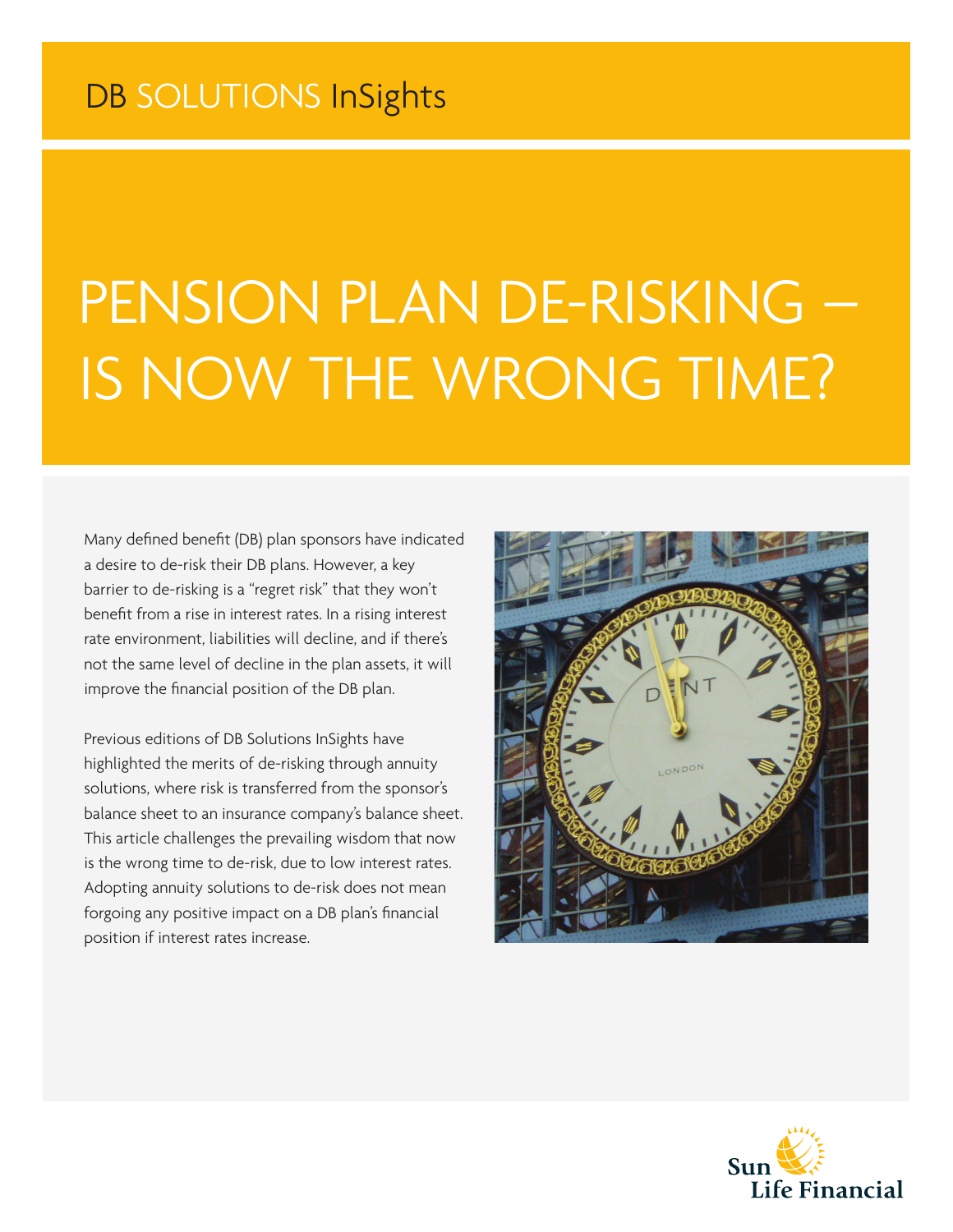## DB SOLUTIONS InSights

### ANNUITY APPROACH RECAP

In order to illustrate how annuity risk transfer solutions can help, consider a DB plan with \$1,000 million of liabilities and \$900 million of assets. There's an even split between retiree and active/deferred liabilities. The asset mix is 60% equities and 40% long bonds.

The table below provides an overview of two annuity solutions. The example in this article is based on a buy-out (traditional annuity) solution. The implications are similar for a buy-in solution.

| <b>Solution</b> | <b>Description</b>                                                                                                                                                                                                                                                                                                                                                                                                                        |
|-----------------|-------------------------------------------------------------------------------------------------------------------------------------------------------------------------------------------------------------------------------------------------------------------------------------------------------------------------------------------------------------------------------------------------------------------------------------------|
| <b>Buy-out</b>  | This is the purchase of an annuity contract that<br>transfers the pension plan's liabilities to the<br>insurance company. The insurance company makes<br>pension payments directly to plan members and<br>takes responsibility for all investment and<br>longevity risk associated with them.                                                                                                                                             |
| Buy-in          | This is a newer development in Canada that<br>shares many of the same characteristics of<br>annuity buy-outs, including the transfer of<br>longevity and investment risk to the insurance<br>company. Under the buy-in, a plan sponsor<br>purchases an annuity contract as an investment<br>to match some or all of a pension plan's liabilities<br>and reduce risk. The assets and liabilities remain<br>on the sponsor's balance sheet. |

If the DB plan sponsor chooses to transfer \$300M of the \$500M retiree liabilities through a buy-out, only \$270M can be sourced from the plan assets and the plan sponsor makes a \$30M contribution, due to the 90% funded position.

There will also be accounting settlement consequences as a result of the transaction. The plan sponsor maintains the 60% equity/40% bond asset mix for the balance of assets.



The benefits of the buy-out de-risk approach are:

- the plan sponsor has a smaller DB plan asset and liability after the buy-out;
- the dollar equity exposure is reduced from \$540M to \$378M;
- the balance sheet will be affected less by future equity market volatility;
- there are \$300M fewer assets exposed to the risk of longevity assumption changes; and
- the expected total DB asset return is unchanged (but for smaller dollars).

The decision around how much to de-risk is specific to each plan.

## NOW IS THE WRONG TIME TO DE-RISK

A common reaction when meeting plan sponsors and consultants is that now is the wrong time to de-risk, due to low interest rates and a concern that interest rates will rise. In a rising interest rate environment, the value of the liabilities will reduce, improving the financial position of the DB plan, if there's no offsetting decline in the assets.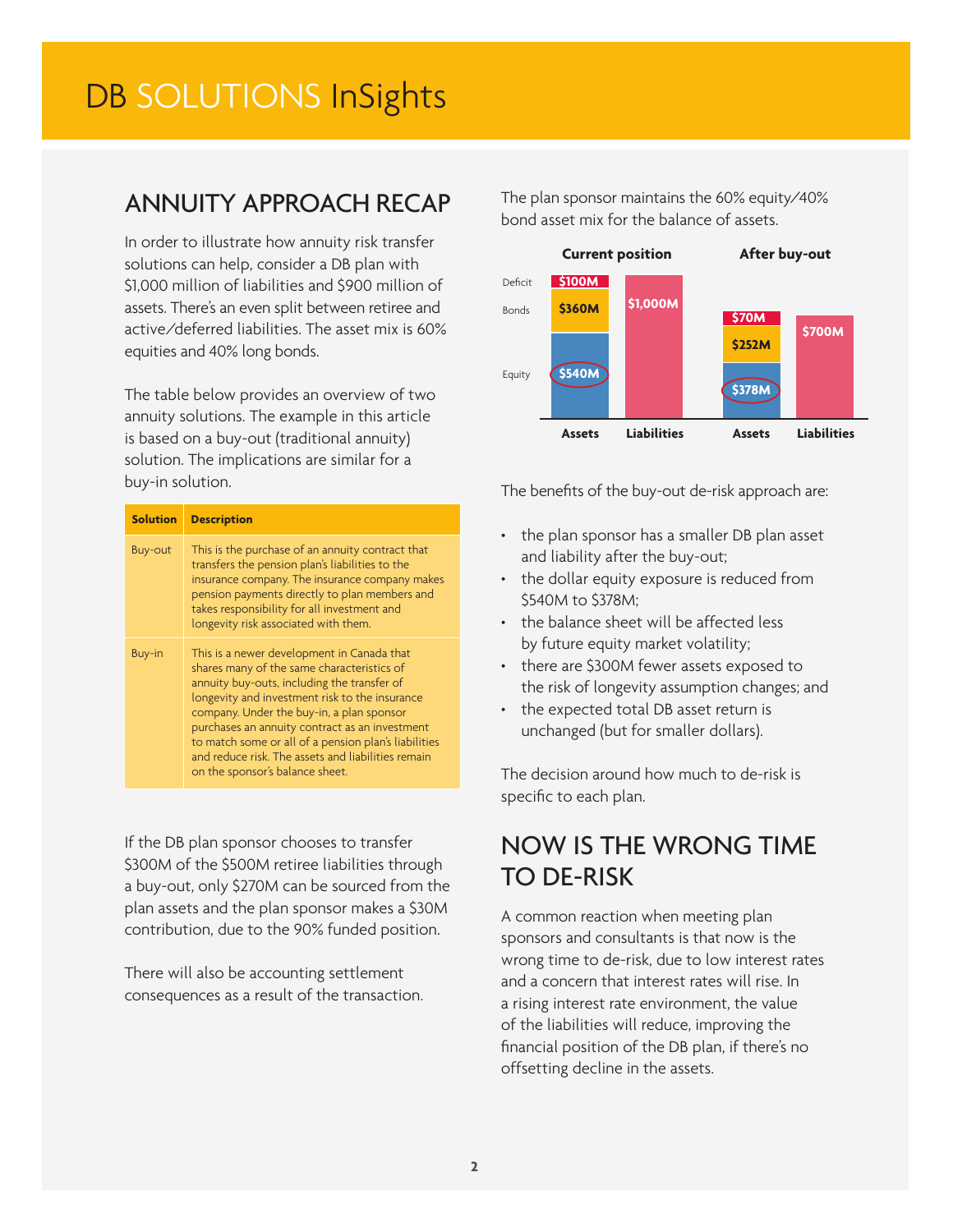The chart below highlights the current dilemma, where the yield for the 30-year Government of Canada bond is at its lowest level in over 20 years.



It's a similar picture for other key bond yield measures.

Whether it is more likely that interest rates will rise rather than fall is not the point. De-risking through annuity solutions can still lead to a reduction in the DB plan deficit if long-term interest rates rise. The asset and liability durations (i.e., sensitivity to changes in interest rates) for the "current position" of 60% equity/40% bonds and the "after buy-out" scenario are shown in the table below.



\*\* The breakdown for the duration of the current position liabilities is 9 for the retirees and 23 for the active/deferred members.

Changes in interest rates directly affect the bond component of the assets (40%) and 100% of the liabilities. Retiree liabilities are shorter in duration compared to active liabilities.

One implication of the buy-out is that by transferring some of the retiree liabilities, the duration of the remaining liabilities increases, becoming more sensitive to interest rate changes. The next table highlights the decline in the assets and liabilities if there is a 1% rate increase (across the yield curve). The net impact is not materially different for the "after buy-out" scenario compared to the "current position" scenario with both implying over \$100M improvement in the financial position of the DB plan.



The financial position of the "after buy-out" scenario represents almost 90% of the improvement of the "current position" scenario. In addition, the buy-out reduces the DB plan's dollar equity exposure, as well as reducing the value of assets exposed to the risk of changes in longevity assumptions.

The sponsor could design the "after buy-out" scenario to experience broadly the same dollar impact from changes in interest rates as for the "current position". Buying-out the older retirees will further extend the duration of the remaining liabilities and reduce the shortfall in the dollar impact relative to the "current position".

Alternatively, the duration of the bond assets could be reduced. However, reducing the bond duration contradicts the underlying goal of a de-risking strategy, which aims to better match assets and liabilities, rather than increase any mismatch.

If the objective was to also reduce interest rate risk after the buy-out, it would imply increasing the duration of the bond assets to reduce the impact from interest rate changes (both the upside and downside).